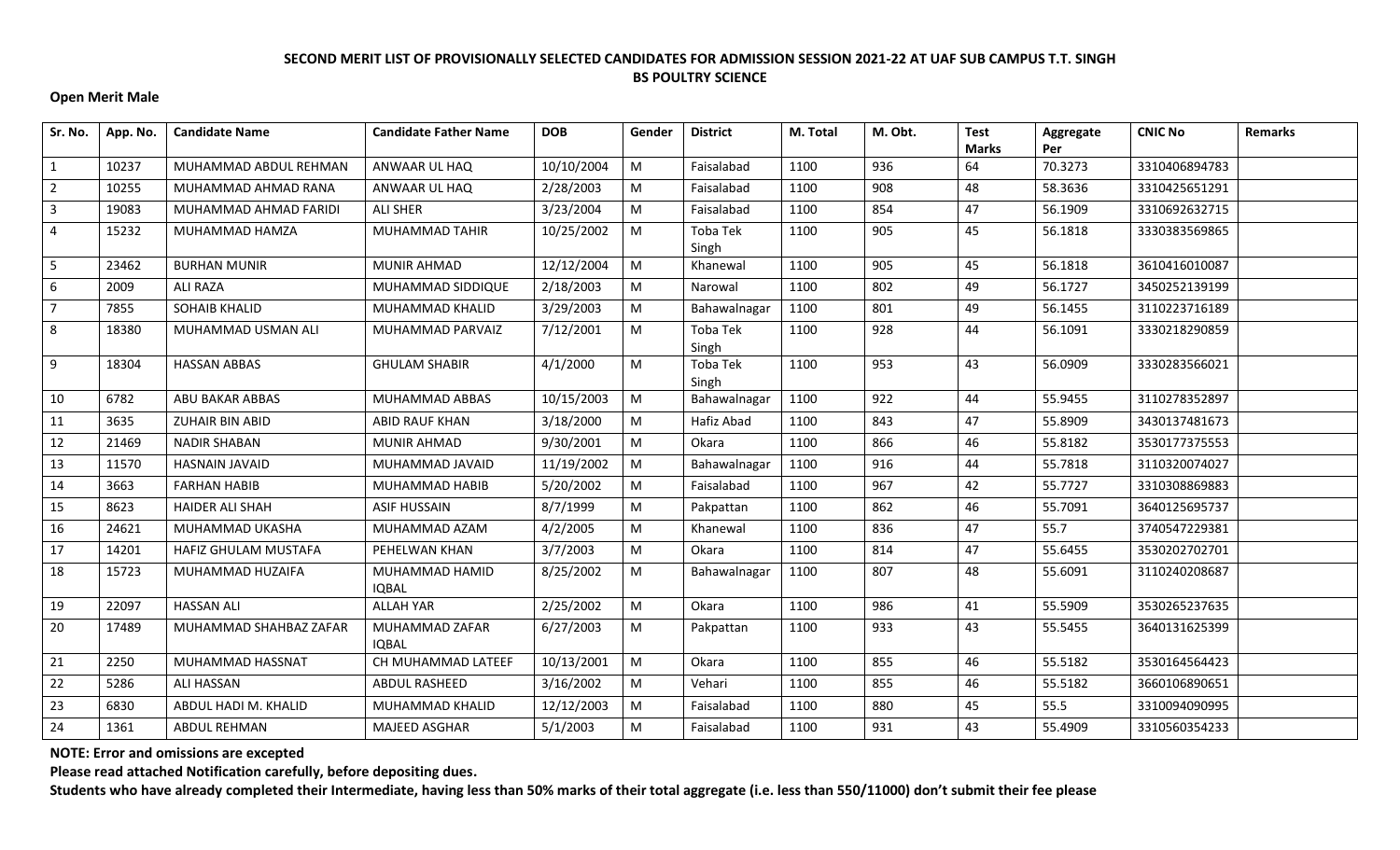|    | <b>BS POULTRY SCIENCE</b> |                        |                                  |            |   |                   |      |      |    |         |               |  |
|----|---------------------------|------------------------|----------------------------------|------------|---|-------------------|------|------|----|---------|---------------|--|
| 25 | 24325                     | MUHAMMAD MOEEZ         | MUHAMMAD ARSHAD                  | 8/16/2002  | M | Sahiwal           | 1100 | 700  | 52 | 55.4909 | 3650249411417 |  |
| 26 | 1124                      | <b>GHULAM AWAIS</b>    | MUHAMMAD YASEEN                  | 7/24/2002  | M | Faisalabad        | 1100 | 879  | 45 | 55.4727 | 3310516559979 |  |
| 27 | 18704                     | MUHAMMAD ALI ZAKI      | <b>ABDUL SATTAR</b>              | 8/16/2001  | M | Toba Tek<br>Singh | 1100 | 930  | 43 | 55.4636 | 3330377057619 |  |
| 28 | 23580                     | MUHAMMAD TAHIR         | MUHAMMAD TARIQ<br><b>MEHMOOD</b> | 3/19/2004  | M | Faisalabad        | 1100 | 774  | 49 | 55.4091 | 3310209723955 |  |
| 29 | 3534                      | MUHAMMAD FAIZAN UL HAQ | ANWAR UL HAQ                     | 12/13/2003 | M | Faisalabad        | 1100 | 901  | 44 | 55.3727 | 3310048169889 |  |
| 30 | 13888                     | MUHAMMAD SAYYAM SAFDAR | SAFDAR ABBAS RAHAT               | 11/27/2003 | M | Faisalabad        | 1100 | 977  | 41 | 55.3455 | 3310249890151 |  |
| 31 | 25987                     | <b>HASHIM ALI</b>      | <b>ABBAS ALI</b>                 | 8/26/2003  | M | Sahiwal           | 1100 | 925  | 43 | 55.3273 | 3650283111549 |  |
| 32 | 683                       | MUHAMMAD UZAIR         | ABDUL REHMAN                     | 9/1/2004   | M | Toba Tek<br>Singh | 1100 | 897  | 44 | 55.2636 | 3330122666861 |  |
| 33 | 22824                     | M ADEEL                | M AKBAR                          | 9/10/2003  | M | Faisalabad        | 1100 | 897  | 44 | 55.2636 | 3610319700853 |  |
| 34 | 22203                     | MUZZAMMIL HASAN        | MUHAMMAD ARSHAD                  | 8/11/2003  | M | Faisalabad        | 1100 | 819  | 47 | 55.2364 | 3310213089093 |  |
| 35 | 15657                     | HAMMAD ALI             | <b>KHALID IQBAL</b>              | 7/7/2002   | M | Toba Tek<br>Singh | 1100 | 920  | 43 | 55.1909 | 3330102714559 |  |
| 36 | 15156                     | MUHAMMAD AHMAD         | MUHAMMAD ARSHAD                  | 1/26/2003  | M | Kasur             | 1100 | 766  | 49 | 55.1909 | 3510287070227 |  |
| 37 | 10132                     | <b>MAHAM FATIMA</b>    | MUHAMMAD IKRAM<br>SARFRAZ        | 2/11/2004  | M | Faisalabad        | 1100 | 663  | 53 | 55.1818 | 3310460502476 |  |
| 38 | 26501                     | <b>ALI IRSHAD</b>      | MUHAMMAD IRSHAD                  | 1/7/2003   | M | Narowal           | 1100 | 894  | 44 | 55.1818 | 3450210970467 |  |
| 39 | 22391                     | <b>ALI AKBAR</b>       | <b>ABDUL KHALIQ</b>              | 2/26/2004  | M | Sahiwal           | 1100 | 892  | 44 | 55.1273 | 3640201023251 |  |
| 40 | 3261                      | <b>MUAZ AHMAD</b>      | <b>KHALIL SARWAR</b>             | 4/17/2003  | M | Toba Tek<br>Singh | 1100 | 840  | 46 | 55.1091 | 3330366870219 |  |
| 41 | 3365                      | AHSAN WAQAR KHAN       | <b>FALAK SHER</b>                | 11/9/2002  | M | Toba Tek<br>Singh | 1100 | 864  | 45 | 55.0636 | 3330336104587 |  |
| 42 | 7883                      | <b>WAQAS ALI</b>       | SAJID MAHMOOD                    | 1/1/2002   | M | Faisalabad        | 1100 | 863  | 45 | 55.0364 | 3310207840263 |  |
| 43 | 12907                     | MUHAMMAD AMMAR         | <b>INAAM ELAHE</b>               | 8/21/2003  | M | Jhang             | 1100 | 1016 | 39 | 55.0091 | 3320264869661 |  |
| 44 | 771                       | <b>FAZAL MUNIR</b>     | MUHAMMAD PARVEZ<br><b>AKHTAR</b> | 6/24/2003  | М | Faisalabad        | 1100 | 963  | 41 | 54.9636 | 3310574989299 |  |
| 45 | 22116                     | <b>KHADIJA ALI</b>     | <b>NASIR IQBAL</b>               | 10/28/2003 | M | Faisalabad        | 1100 | 988  | 40 | 54.9455 | 3310213670528 |  |
| 46 | 16527                     | <b>ANAS ABDULLAH</b>   | MUHAMMAD AMIN                    | 11/29/2003 | M | Sahiwal           | 1100 | 911  | 43 | 54.9455 | 3650274696339 |  |
| 47 | 22516                     | <b>ALI HASSAN</b>      | SALEEM ALI SHAHID                | 10/1/2003  | M | Pakpattan         | 1100 | 961  | 41 | 54.9091 | 3640162354149 |  |
| 48 | 20349                     | MUHAMMAD YOUSAF        | MUHAMMAD RAFIQUE                 | 12/20/2002 | M | Faisalabad        | 1100 | 781  | 48 | 54.9    | 3310674689821 |  |
| 49 | 20735                     | MUHAMMAD ZAIN UMAR     | MUSHTAQ AHMAD                    | 3/15/2002  | M | Gujranwala        | 1100 | 728  | 50 | 54.8545 | 3410499609441 |  |

**NOTE: Error and omissions are excepted**

**Please read attached Notification carefully, before depositing dues.**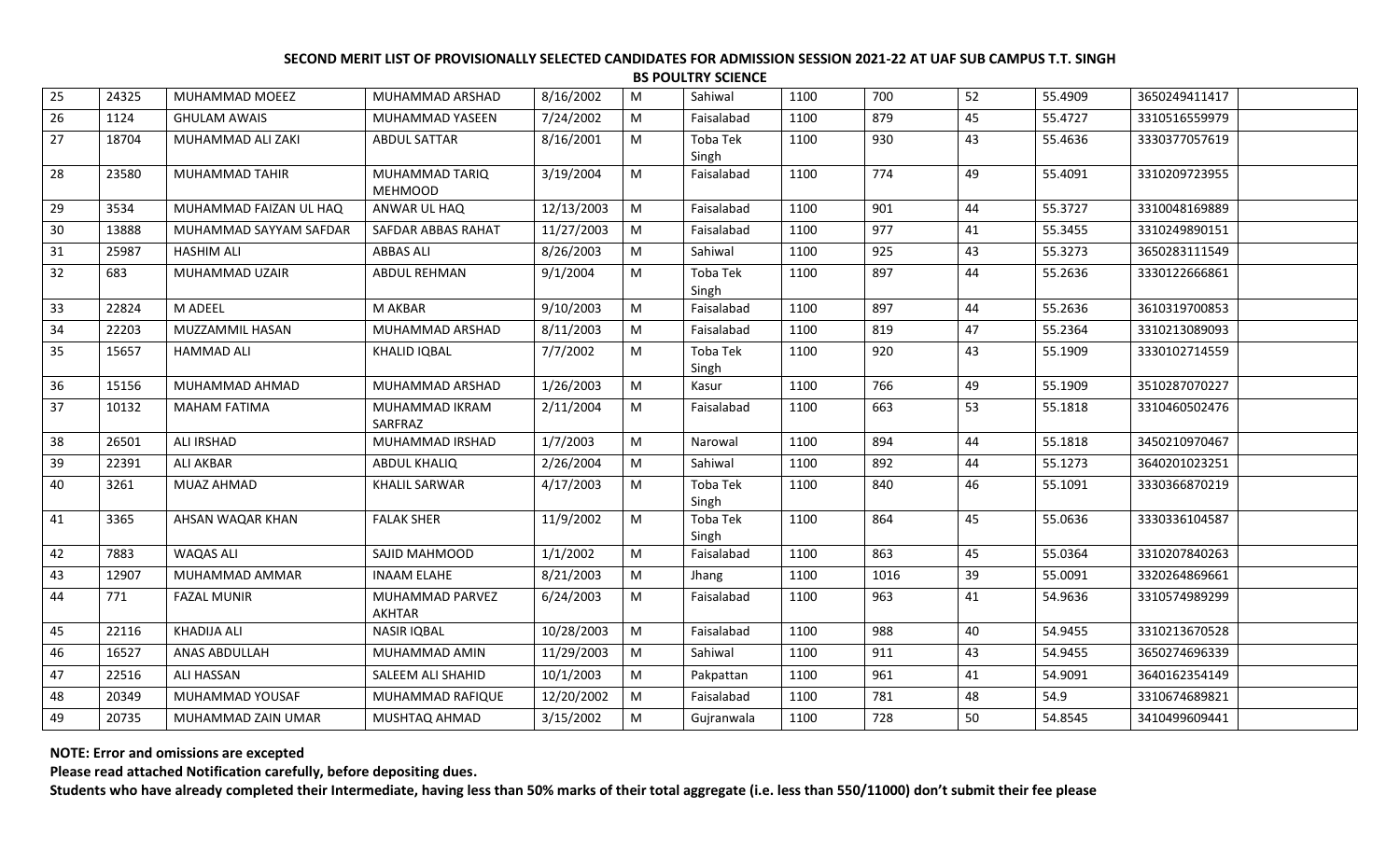|    | <b>BS POULTRY SCIENCE</b> |                              |                                  |            |   |                    |      |      |    |         |               |  |
|----|---------------------------|------------------------------|----------------------------------|------------|---|--------------------|------|------|----|---------|---------------|--|
| 50 | 26024                     | MUHAMMAD ZEESHAN             | MUHAMMAD SHAFI                   | 4/28/2002  | M | Khanewal           | 1100 | 958  | 41 | 54.8273 | 3610383650073 |  |
| 51 | 12990                     | M SAQIB CHAND                | M ISHAQ                          | 8/15/2000  | M | Toba Tek<br>Singh  | 1100 | 758  | 48 | 54.8182 | 3330404353879 |  |
| 52 | 23410                     | MUHAMMAD MUZAMMIL RIAZ       | MUHAMMAD RIAZ                    | 2/13/2003  | M | Muzafar Garh       | 1100 | 906  | 43 | 54.8091 | 3310289855685 |  |
| 53 | 6918                      | <b>IMTIAZ AHMAD</b>          | SABIR HUSSAIN                    | 7/3/2002   | M | Dera Ghazi<br>Khan | 1100 | 957  | 41 | 54.8    | 3210404318033 |  |
| 54 | 21019                     | MUHAMMAD AWAIS               | <b>TAHIR MAHMOOD</b>             | 1/15/2004  | M | Faisalabad         | 1100 | 750  | 49 | 54.7545 | 3310288228283 |  |
| 55 | 18906                     | MUHAMMAD SULTAN AKBAR        | MUHAMMAD YASEEN<br>SULTANI       | 1/17/2004  | M | Toba Tek<br>Singh  | 1100 | 981  | 40 | 54.7545 | 3330125076691 |  |
| 56 | 14205                     | RAFEAY MUSTAFA               | MUHAMMAD MUSTAFA<br><b>KAMAL</b> | 3/8/2004   | M | Bahawalnagar       | 1100 | 955  | 41 | 54.7455 | 3110257840029 |  |
| 57 | 1987                      | ABDUL REHMAN DOGAR           | MUHAMMAD AMEEN                   | 10/12/2002 | M | Faisalabad         | 1100 | 775  | 48 | 54.7364 | 3310495562353 |  |
| 58 | 25896                     | MUHAMNMAD ASIF               | <b>MUHAMMAD YOUSAF</b>           | 3/15/2002  | M | Jhang              | 1100 | 851  | 45 | 54.7091 | 3320360187159 |  |
| 59 | 15254                     | MUHAMMAD USMAN               | MATEE ULLAH KHAN                 | 10/26/2001 | M | Toba Tek<br>Singh  | 1100 | 876  | 44 | 54.6909 | 3330124069625 |  |
| 60 | 14003                     | <b>MAMOON SABIR</b>          | MUHAMMAD SABIR SABRI             | 4/1/2000   | M | Bahawalnagar       | 1100 | 693  | 51 | 54.6    | 3110480929157 |  |
| 61 | 3772                      | MUHAMMAD HARIS ASLAM         | MUHAMMAD ASLAM                   | 3/14/2002  | M | Bahawalnagar       | 1100 | 924  | 42 | 54.6    | 3110512792059 |  |
| 62 | 6270                      | MUHAMMAD SHAWAIZ<br>ABDULLAH | MUSHTAQ AHMAD                    | 3/31/2002  | M | Okara              | 1100 | 717  | 50 | 54.5545 | 3530263955159 |  |
| 63 | 9826                      | <b>BILAL SULEMAN</b>         | MUHAMMAD SULEMAN                 | 6/22/2002  | M | Sargodha           | 1100 | 845  | 45 | 54.5455 | 3840376362361 |  |
| 64 | 6802                      | AZIZ AHMAD KHAN              | <b>JAHANGIR KHAN</b>             | 4/2/2003   | M | Faisalabad         | 1100 | 921  | 42 | 54.5182 | 3310491572687 |  |
| 65 | 17319                     | MUHAMMAD HAMZA               | <b>ABDUL AZIZ TAHIR</b>          | 10/29/2002 | M | Kasur              | 1100 | 818  | 46 | 54.5091 | 3510225980279 |  |
| 66 | 18429                     | MUHAMMAD AHMAD               | <b>ASGHAR ALI</b>                | 10/6/2003  | M | Faisalabad         | 1100 | 918  | 42 | 54.4364 | 3310380359089 |  |
| 67 | 24241                     | HASSAAN IBRAR BHATTI         | <b>IBRAR AHMAD BHATTI</b>        | 7/17/2003  | M | Faisalabad         | 1100 | 890  | 43 | 54.3727 | 3310247312413 |  |
| 68 | 11603                     | <b>DANIAL TANVEER</b>        | <b>TANVEER ASHRAF</b>            | 7/27/2002  | M | Bahawalnagar       | 1100 | 1015 | 38 | 54.2818 | 3110205209819 |  |
| 69 | 17402                     | SYED MUHAMMAD BILAL SAJID    | SYED SAJID ALI                   | 8/30/2003  | M | Multan             | 1100 | 861  | 44 | 54.2818 | 3630278788795 |  |
| 70 | 4855                      | MUHAMMAD REHAN SAMI          | MUHAMMAD SABIR<br>JAVAID         | 2/25/2003  | M | Faisalabad         | 1100 | 833  | 45 | 54.2182 | 3310474199027 |  |
| 71 | 21776                     | MUHAMMAD FARMAN RAZA         | MUHAMMAD ISMAIL                  | 12/16/2001 | M | SialKot            | 1100 | 831  | 45 | 54.1636 | 3460183772999 |  |
| 72 | 24314                     | MUHAMMAD AWAIS SUBHANI       | <b>KHALID PERWAIZ</b>            | 1/1/2003   | M | Mianwali           | 1100 | 882  | 43 | 54.1545 | 3830349556683 |  |
| 73 | 9959                      | ABDULLAH RAFAY SHAHID        | SHAHID ANWAR GILL                | 10/8/2003  | M | Faisalabad         | 1100 | 907  | 42 | 54.1364 | 3310203433443 |  |
| 74 | 15853                     | <b>ALI HASSAN</b>            | <b>BASHIR AHMED</b>              | 7/3/2000   | M | Pakpattan          | 1100 | 932  | 41 | 54.1182 | 3640165550669 |  |
| 75 | 572                       | <b>ASIM ZAMAN NIAZI</b>      | SHER ZAMAN KHAN                  | 1/3/2004   | M | Bahawalnagar       | 1100 | 803  | 46 | 54.1    | 3110297088347 |  |

**NOTE: Error and omissions are excepted**

**Please read attached Notification carefully, before depositing dues.**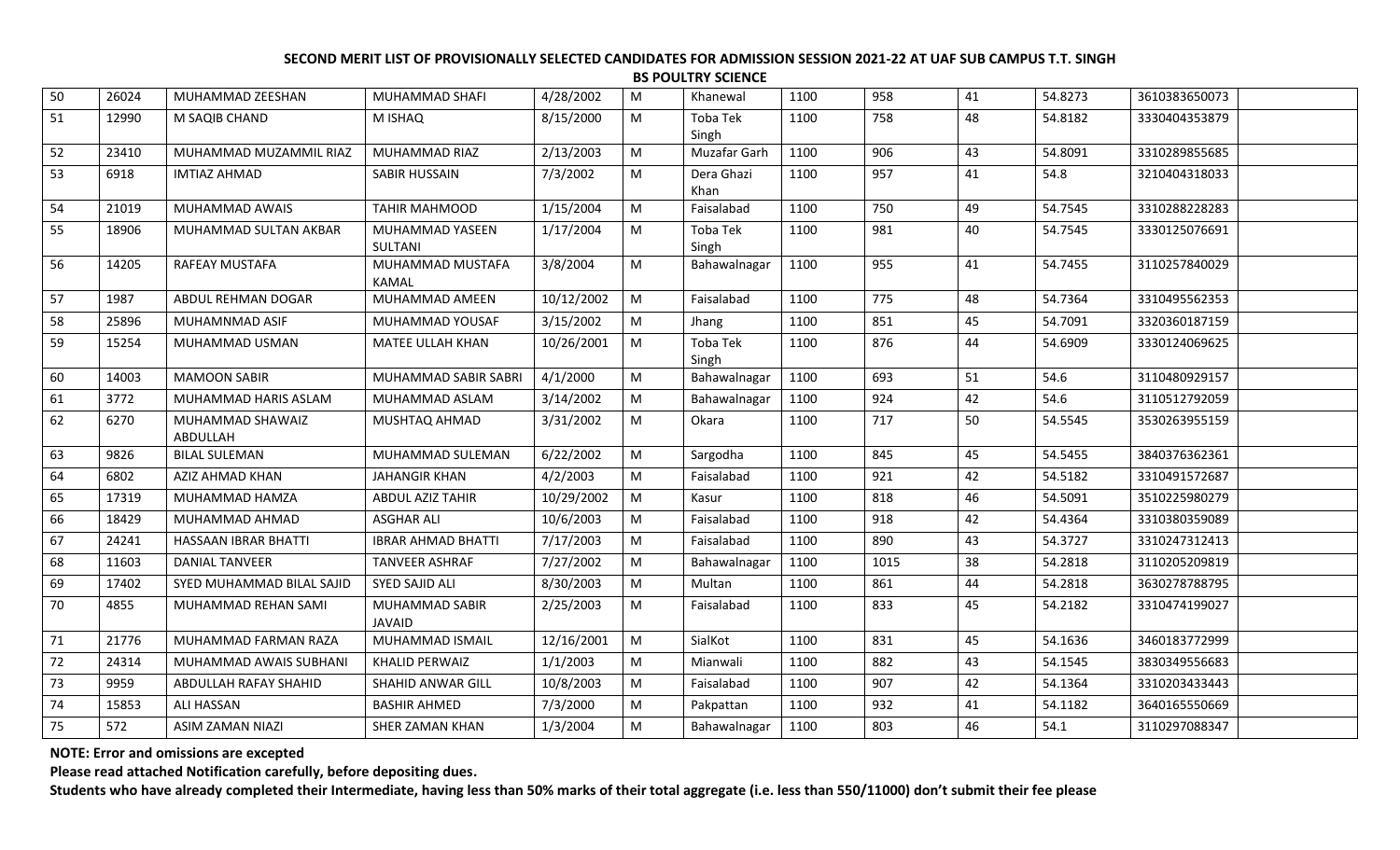|     |       |                                       |                                  |            |           | <b>BS POULTRY SCIENCE</b> |      |     |    |         |               |  |
|-----|-------|---------------------------------------|----------------------------------|------------|-----------|---------------------------|------|-----|----|---------|---------------|--|
| 76  | 16464 | MUHAMMAD IMRAN                        | <b>LIAQAT ALI</b>                | 12/8/2001  | M         | Toba Tek<br>Singh         | 1100 | 955 | 40 | 54.0455 | 3330272766529 |  |
| 77  | 17361 | MUHAMMAD BABAR SHAKEEL                | MUHAMMAD SARWAR                  | 5/15/2002  | ${\sf M}$ | Vehari                    | 1100 | 955 | 40 | 54.0455 | 3660177323719 |  |
| 78  | 7180  | MUHAMMAD AHSAN                        | MUHAMMAD TARIQ                   | 1/16/2003  | M         | Faisalabad                | 1100 | 852 | 44 | 54.0364 | 3310407186695 |  |
| 79  | 24299 | MUHAMMAD SAIM ZULFIQAR                | ZULFIQAR AHMAD                   | 2/8/2004   | M         | Faisalabad                | 1100 | 825 | 45 | 54      | 3310089807637 |  |
| 80  | 6854  | <b>ABDUL RAFAY</b>                    | MUHAMMAD AKMAL<br>SIDDIQUI       | 2/19/2003  | M         | Lahore                    | 1100 | 825 | 45 | 54      | 3520152172947 |  |
| 81  | 25542 | MUHAMMAD MOBEEN                       | SHAHZAD SAEED SHEIKH             | 8/9/2003   | M         | Faisalabad                | 1100 | 902 | 42 | 54      | 3660139671745 |  |
| 82  | 4122  | MUHAMMAD WALEED BUTT                  | SHAHID IQBAL                     | 7/6/2002   | M         | Faisalabad                | 1100 | 773 | 47 | 53.9818 | 3310004903609 |  |
| 83  | 17086 | <b>AWAIS SATTAR</b>                   | <b>ABDUL SATTAR</b>              | 10/30/2001 | M         | Faisalabad                | 1100 | 978 | 39 | 53.9727 | 3310630452773 |  |
| 84  | 19943 | MUHAMMAD ZAHIR IMRAN                  | MUHAMMAD IMRAN                   | 10/30/2001 | M         | Vehari                    | 1100 | 746 | 48 | 53.9455 | 3660363576343 |  |
| 85  | 16573 | MUHAMMAD AHMAD                        | <b>ARIF HUSSAIN</b>              | 6/20/2002  | M         | Faisalabad                | 1100 | 822 | 45 | 53.9182 | 3310440558895 |  |
| 86  | 17614 | MUHAMMAD ATEZAZ BAIG                  | MOAZZAM BAIG                     | 11/20/2003 | M         | Sahiwal                   | 1100 | 975 | 39 | 53.8909 | 3650242450275 |  |
| 87  | 22612 | <b>UMAR AFZAL</b>                     | MUHAMMAD AFZAL                   | 7/9/2000   | M         | Sheikhupura               | 1100 | 820 | 45 | 53.8636 | 3540402117311 |  |
| 88  | 12161 | MUHAMMAD AHMAD                        | MUHAMMAD ARSHAD<br><b>JAVED</b>  | 9/20/2003  | M         | Jhang                     | 1100 | 948 | 40 | 53.8545 | 3330320628441 |  |
| 89  | 14568 | MUNEEB-UR-REHMAN                      | MUHAMMAD MUKHTAR                 | 10/19/2000 | M         | Sahiwal                   | 1100 | 921 | 41 | 53.8182 | 3650241096569 |  |
| 90  | 843   | <b>TARIQ NAVEED</b>                   | <b>LIAQAT ALI</b>                | 6/6/2003   | M         | Bahawalnagar              | 1100 | 895 | 42 | 53.8091 | 3110110098495 |  |
| 91  | 2140  | <b>HASSAN RAZA</b>                    | MUHAMMAD SABER                   | 4/2/2002   | ${\sf M}$ | Okara                     | 1100 | 920 | 41 | 53.7909 | 3530119413999 |  |
| 92  | 10413 | MUHAMMAD HASSAN                       | MAQSOOD AHMAD                    | 2/15/2004  | ${\sf M}$ | Faisalabad                | 1100 | 817 | 45 | 53.7818 | 3310015022389 |  |
| 93  | 7039  | MUHAMMAD ZUHAIB                       | <b>TARIQ</b>                     | 4/13/2005  | M         | Lahore                    | 1100 | 996 | 38 | 53.7636 | 3540125081441 |  |
| 94  | 5809  | AMEER HAMZA                           | <b>LIAQAT ALI</b>                | 1/1/2002   | M         | Sahiwal                   | 1100 | 918 | 41 | 53.7364 | 3650108920553 |  |
| 95  | 7005  | HAFIZ MUHAMMAD ZAIN UL<br>ABDEEN      | <b>ABID HUSSAIN</b>              | 4/1/2003   | M         | Toba Tek<br>Singh         | 1100 | 846 | 43 | 53.7182 | 3330219171615 |  |
| 96  | 9179  | <b>ASADULLAH TARIQ</b>                | TARIQ MAHMOOD                    | 7/28/2002  | M         | Toba Tek<br>Singh         | 1100 | 846 | 43 | 53.7182 | 3330295666922 |  |
| 97  | 22320 | MUHAMMAD HASEEB                       | RASHID JAVED                     | 12/14/2003 | M         | Toba Tek<br>Singh         | 1100 | 890 | 42 | 53.6727 | 3330156111117 |  |
| 98  | 24178 | HAFIZ MUHAMMAD FAHEEM<br><b>USMAN</b> | MUHAMMAD MUSHTAQ<br><b>TAHIR</b> | 12/17/2001 | M         | Sahiwal                   | 1100 | 787 | 46 | 53.6636 | 3650185095063 |  |
| 99  | 8786  | <b>ZAIN ALI</b>                       | <b>IKHTIAR AHMED</b>             | 12/2/2003  | M         | Jhang                     | 1100 | 889 | 42 | 53.6455 | 3320227341459 |  |
| 100 | 8751  | MUHAMMAD NASIR                        | MUHAMMAD ANWAR                   | 9/6/2002   | M         | <b>Toba Tek</b><br>Singh  | 1100 | 888 | 42 | 53.6182 | 3330372738665 |  |

**NOTE: Error and omissions are excepted**

**Please read attached Notification carefully, before depositing dues.**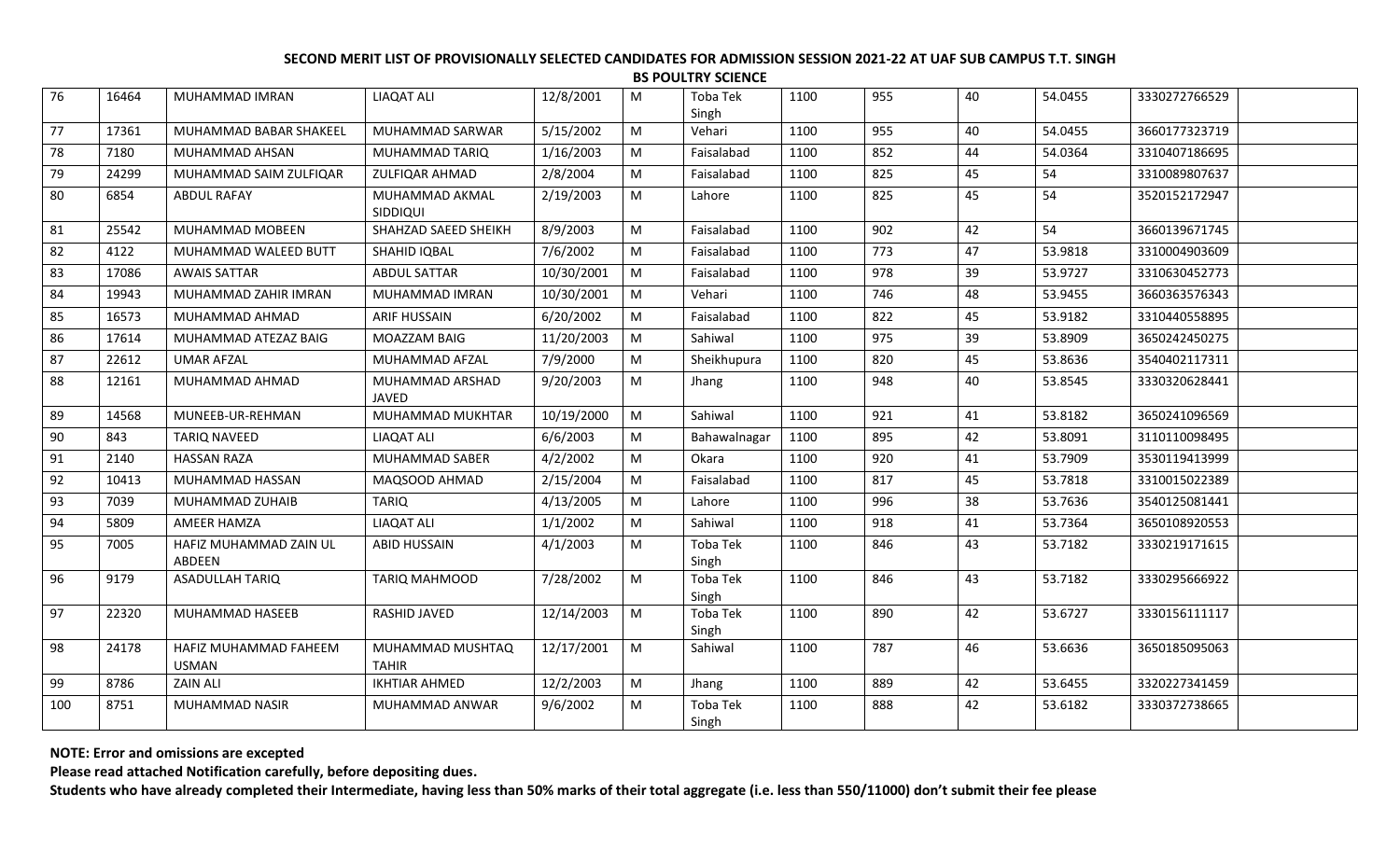|     | <b>BS POULTRY SCIENCE</b> |                           |                                         |            |   |                   |      |      |    |         |               |  |
|-----|---------------------------|---------------------------|-----------------------------------------|------------|---|-------------------|------|------|----|---------|---------------|--|
| 101 | 2761                      | MUNEEB UR REHMAN KHAN     | ABDUL MUNIM KHAN                        | 1/30/2003  | M | Lahore            | 1100 | 888  | 42 | 53.6182 | 3550107218665 |  |
| 102 | 23597                     | MUHAMMAD SAQLAIN          | <b>ARIF ALI</b>                         | 9/23/2003  | M | Nankana<br>Sahib  | 1100 | 810  | 45 | 53.5909 | 3550202313199 |  |
| 103 | 8887                      | SYED MOIZ AHMED           | SYED IFTIKHAR HUSSAIN<br><b>GILLANI</b> | 5/4/2004   | M | Faisalabad        | 1100 | 835  | 44 | 53.5727 | 4220194142873 |  |
| 104 | 14332                     | MUHAMMAD SAAD SAEED       | MUHAMMAD SAEED<br><b>AKHTAR</b>         | 12/25/2004 | M | Lahore            | 1100 | 603  | 53 | 53.5455 | 3520278069341 |  |
| 105 | 2241                      | MUHAMMAD HAMZA RAHEEL     | <b>RAHEEL ANWAR</b>                     | 2/12/2002  | M | Lahore            | 1100 | 1039 | 36 | 53.5364 | 3520287289243 |  |
| 106 | 14756                     | MUHAMMAD TAHIR SALEEM     | MUHAMMAD SALEEM<br><b>AKHTAR</b>        | 5/15/2002  | M | Toba Tek<br>Singh | 1100 | 832  | 44 | 53.4909 | 3330387432231 |  |
| 107 | 22766                     | <b>MALIK ROHAN SHAHID</b> | MUHAMMAD SHAHID<br>SARWAR               | 11/1/2002  | M | Toba Tek<br>Singh | 1100 | 831  | 44 | 53.4636 | 3330361820965 |  |
| 108 | 23027                     | MUHAMMAD MUTTHAR JAVAID   | <b>JAVAID IQBAL</b>                     | 8/6/2004   | M | Gujranwala        | 1100 | 984  | 38 | 53.4364 | 3410405788813 |  |
| 109 | 1338                      | SYED MOQTASID ALI ZAIDI   | MOHSIN ALI SHAH ZAIDI                   | 4/10/2003  | M | Hafiz Abad        | 1100 | 905  | 41 | 53.3818 | 3430191816631 |  |
| 110 | 16704                     | <b>USMAN LIAQAT NAUL</b>  | LIAQAT ALI KHAN                         | 9/18/2002  | M | Faisalabad        | 1100 | 853  | 43 | 53.3636 | 3320253656073 |  |
| 111 | 6970                      | <b>AMMAR AFZAL</b>        | MUHAMMAD AFZAL                          | 1/1/2003   | M | <b>Bhakkar</b>    | 1100 | 981  | 38 | 53.3545 | 3810457136533 |  |
| 112 | 22360                     | MUHAMMAD QASIM            | MUHAMMAD IJAZ                           | 4/15/2004  | M | Jhang             | 1100 | 1032 | 36 | 53.3455 | 3320320856763 |  |
| 113 | 6974                      | <b>ASAD RAZA</b>          | SHAHID JAVED                            | 5/27/2003  | M | Faisalabad        | 1100 | 903  | 41 | 53.3273 | 3310661693317 |  |
| 114 | 18487                     | <b>TAMOOR KHAN</b>        | <b>IJAZ HUSSAIN KHAN</b>                | 7/24/2003  | M | Toba Tek<br>Singh | 1100 | 903  | 41 | 53.3273 | 3330208861513 |  |
| 115 | 17180                     | RANA AHMAD MURAD ARSHI    | MUHAMMAD SALEEM                         | 8/14/2002  | M | Multan            | 1100 | 928  | 40 | 53.3091 | 3630290919921 |  |
| 116 | 9974                      | <b>RAYED ALI</b>          | <b>SHOUKAT ALI</b>                      | 11/19/2003 | M | Toba Tek<br>Singh | 1100 | 825  | 44 | 53.3    | 3330248074897 |  |
| 117 | 22693                     | MUHAMMAD MOAZZAM<br>AMJAD | AMJAD ALI AMJAD                         | 6/13/2003  | M | Nankana<br>Sahib  | 1100 | 671  | 50 | 53.3    | 3540271322733 |  |
| 118 | 5588                      | <b>SANAN ASLAM</b>        | MUHAMMAD ASLAM                          | 9/1/2004   | M | Multan            | 1100 | 823  | 44 | 53.2455 | 3610287588847 |  |
| 119 | 17399                     | UMER HASSAN               | MUHAMMAD SAFDAR                         | 11/15/2004 | M | Vehari            | 1100 | 847  | 43 | 53.2    | 3660103934017 |  |
| 120 | 16502                     | <b>AHMER YASEEN</b>       | AHMAD HUSSAIN                           | 1/4/2004   | M | Toba Tek<br>Singh | 1100 | 769  | 46 | 53.1727 | 3330315457355 |  |
| 121 | 19811                     | MUHAMMAD IRTAZA MUNIR     | <b>KHAWAR MUNIR SANDHU</b>              | 1/26/2006  | M | Muzafar Garh      | 1100 | 923  | 40 | 53.1727 | 3410412213425 |  |
| 122 | 1297                      | MUHAMMAD AHMAD BASHIR     | SHAHID MAHMOOD                          | 9/22/2002  | M | Toba Tek<br>Singh | 1100 | 793  | 45 | 53.1273 | 3330187355939 |  |
| 123 | 17704                     | MUHAMMAD QAMAR MUMTAZ     | MUMTAZ AHMED                            | 7/30/2004  | M | Bahawalnagar      | 1100 | 921  | 40 | 53.1182 | 3110490119837 |  |
| 124 | 26094                     | HUSSAIN SATTAR CHAUDHARY  | MUHAMMAD SHABBIR                        | 10/18/2005 | M | Toba Tek          | 1100 | 972  | 38 | 53.1091 | 3330392823325 |  |

**NOTE: Error and omissions are excepted**

**Please read attached Notification carefully, before depositing dues.**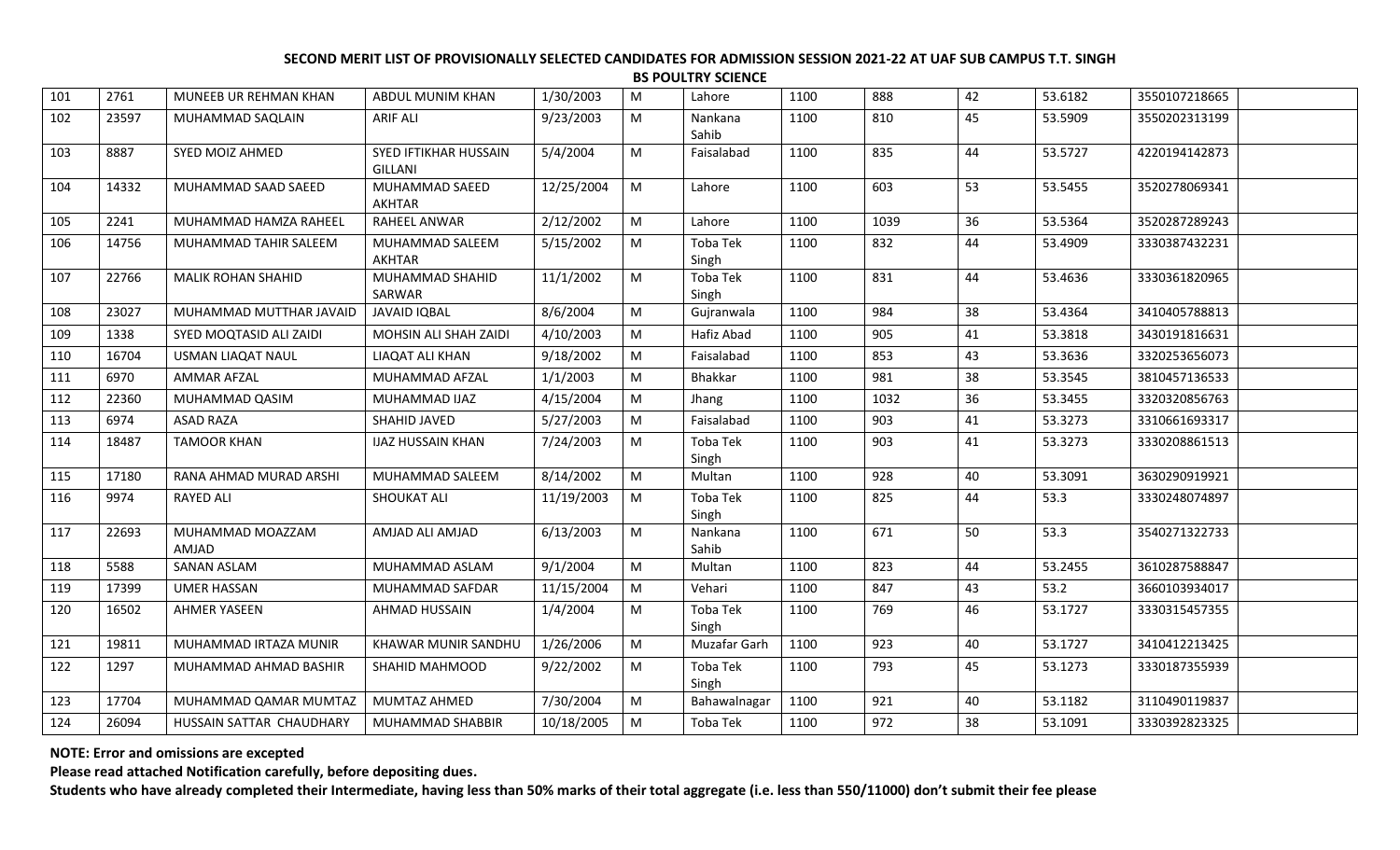|     |       |                                   |                       |            |   | Singh              |      |     |    |         |               |
|-----|-------|-----------------------------------|-----------------------|------------|---|--------------------|------|-----|----|---------|---------------|
| 125 | 7211  | MUHAMMAD JABIR                    | <b>SHOKAT ALI</b>     | 7/1/2004   | M | Khanewal           | 1100 | 946 | 39 | 53.1    | 3610262030749 |
| 126 | 19031 | MUHAMMAD ZAIN                     | <b>IMTIAZ AHMAD</b>   | 8/23/2002  | M | Sheikhupura        | 1100 | 817 | 44 | 53.0818 | 3540470586141 |
| 127 | 19814 | AHMAD HASSAN                      | <b>GHULAM RASOOL</b>  | 5/8/2003   | M | Faisalabad         | 1100 | 867 | 42 | 53.0455 | 3310286200229 |
| 128 | 18412 | MUTAYYAB ASLAM                    | MUHAMMAD ASLAM        | 7/26/2002  | M | Faisalabad         | 1100 | 661 | 50 | 53.0273 | 3310214268175 |
| 129 | 8602  | MUHAMMAD FARHAN                   | <b>MIRAJ DIN</b>      | 10/1/2002  | M | Toba Tek<br>Singh  | 1100 | 659 | 50 | 52.9727 | 3330337692323 |
| 130 | 15665 | AFAQ AHMAD                        | ASHFAQ AHMAD          | 3/3/2003   | M | Sheikhupura        | 1100 | 736 | 47 | 52.9727 | 3540474175037 |
| 131 | 19001 | <b>UMAR FAROOQ</b>                | MUHAMMAD ASIM         | 12/18/2001 | M | Jhang              | 1100 | 838 | 43 | 52.9545 | 3310606006137 |
| 132 | 5364  | <b>UMER NAWAZ</b>                 | MUHAMMAD NAWAZ        | 11/23/2003 | M | Nankana<br>Sahib   | 1100 | 838 | 43 | 52.9545 | 3550302217041 |
| 133 | 7181  | <b>IRFAN ALI</b>                  | MUHAMMAD ASHRAF       | 8/6/1998   | M | Vehari             | 1100 | 761 | 46 | 52.9545 | 3660107265271 |
| 134 | 763   | MUHAMMAD UMAIR SIDDIQ             | MUHAMMAD SIDDIQ       | 9/6/2004   | M | Toba Tek<br>Singh  | 1100 | 709 | 48 | 52.9364 | 3330159802493 |
| 135 | 10588 | MUHAMMAD UMAR SHABBIR             | SHABBIR AHMED         | 9/19/2000  | M | Toba Tek<br>Singh  | 1100 | 920 | 39 | 52.9364 | 3330224937751 |
| 136 | 837   | MUHAMMAD ARSHMAN                  | JAVED IQBAL           | 9/13/2002  | M | Hafiz Abad         | 1100 | 887 | 41 | 52.8909 | 3430167710773 |
| 137 | 14809 | <b>REHAN AKRAM</b>                | MUHAMMAD AKRAM        | 9/17/2002  | M | Toba Tek<br>Singh  | 1100 | 784 | 45 | 52.8818 | 3330395020381 |
| 138 | 22146 | <b>JAN E ALAM</b>                 | SHAHEED ALAM          | 12/13/2002 | M | Hafiz Abad         | 1100 | 938 | 39 | 52.8818 | 3430193951709 |
| 139 | 2457  | MOHAMMAD KAREEM SABIR             | MUHAMMAD SAIF ULLAH   | 12/29/2003 | M | Pakpattan          | 1100 | 860 | 42 | 52.8545 | 3640255679105 |
| 140 | 20808 | MUHAMAMD ADEEL                    | <b>SARWAR HUSSAIN</b> | 9/5/2001   | M | Faisalabad         | 1100 | 808 | 44 | 52.8364 | 3310414492253 |
| 141 | 21846 | <b>SARMAD NAWAZ</b>               | MUHAMMAD NAWAZ        | 3/4/2005   | M | Dera Ghazi<br>Khan | 1100 | 910 | 40 | 52.8182 | 3210299423997 |
| 142 | 13977 | <b>KIRAN MALIK</b>                | MUHAMMAD ANWAR        | 11/15/2003 | M | Toba Tek<br>Singh  | 1100 | 907 | 40 | 52.7364 | 3330194931790 |
| 143 | 20266 | MOHAMMAD HAROON                   | MOHAMMAD YAQOOB       | 2/9/2004   | M | Sargodha           | 1100 | 830 | 43 | 52.7364 | 3840255528821 |
| 144 | 25331 | MUHAMMAD NOOR E<br><b>MUSTAFA</b> | <b>QASIR AHMAD</b>    | 12/5/2001  | M | Lahore             | 900  | 658 | 44 | 52.7333 | 3520221550561 |
| 145 | 2984  | MUHAMMAD AFAQ                     | MUHAMMAD MUSHTAQ      | 4/1/2000   | M | Faisalabad         | 1100 | 727 | 47 | 52.7273 | 3310092670409 |
| 146 | 2164  | AHED BIN HASAN                    | <b>MEHDI HASAN</b>    | 7/4/2003   | M | Toba Tek<br>Singh  | 1100 | 932 | 39 | 52.7182 | 3330381197141 |
| 147 | 14385 | <b>MOIZ ANEES</b>                 | MUHAMMAD ANEES        | 3/15/2003  | M | Toba Tek<br>Singh  | 1100 | 802 | 44 | 52.6727 | 3330151567619 |

**NOTE: Error and omissions are excepted**

**Please read attached Notification carefully, before depositing dues.**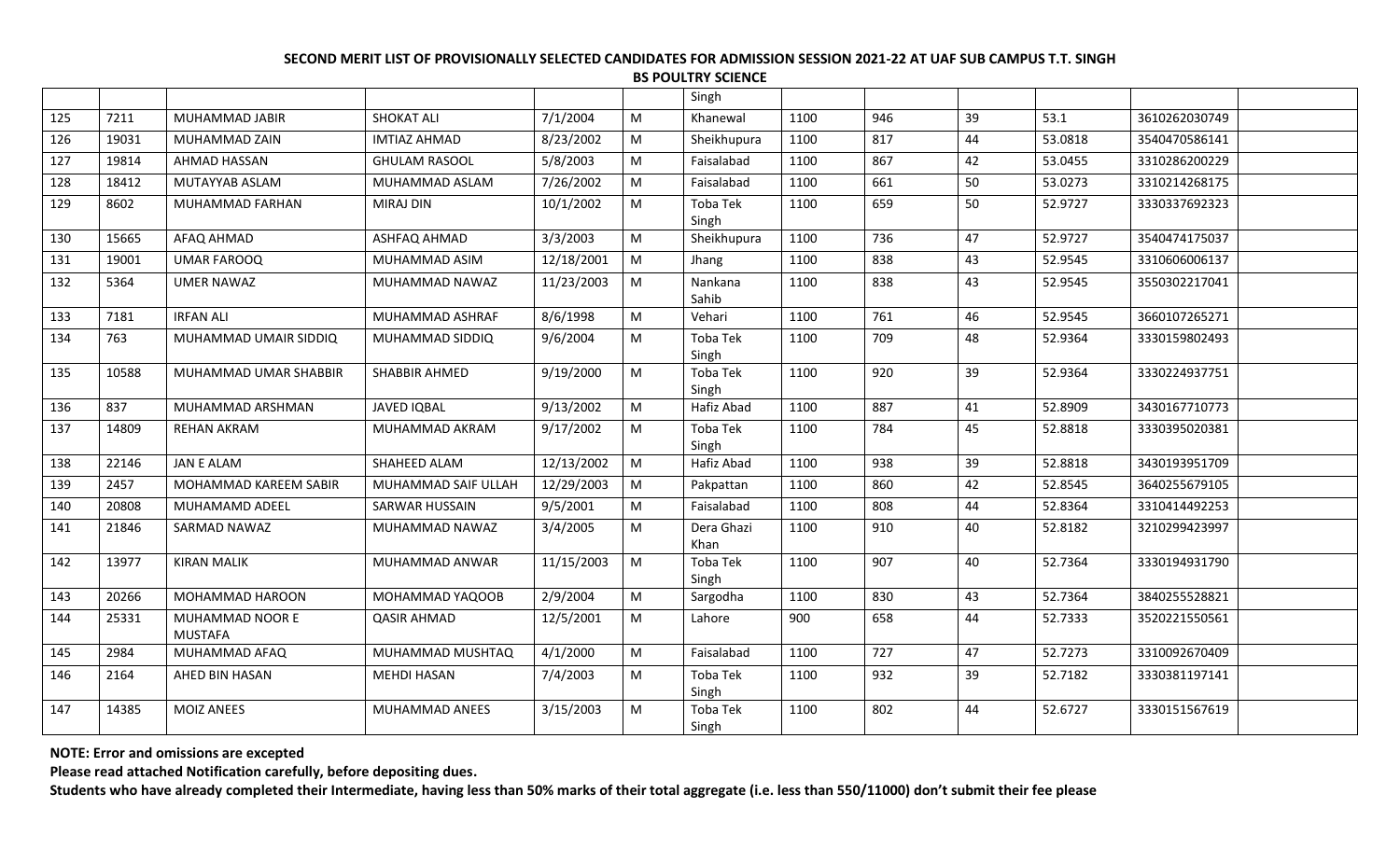| 148 | 17192 | MUHAMMAD HUSSNAIN AAQIB | MUHAMMAD YAQOOB                 | 12/6/2003  | M         | Vehari            | 1100 | 879 | 41 | 52.6727 | 3660342329455 |  |
|-----|-------|-------------------------|---------------------------------|------------|-----------|-------------------|------|-----|----|---------|---------------|--|
| 149 | 2883  | <b>HASSAN ALI</b>       | <b>LIAQAT ALI</b>               | 3/24/2000  | M         | Toba Tek<br>Singh | 1100 | 930 | 39 | 52.6636 | 3330153491211 |  |
| 150 | 10194 | ALI EJAZ                | ABDUL MAJEED                    | 3/3/1999   | M         | Sahiwal           | 1100 | 749 | 46 | 52.6273 | 3650298225793 |  |
| 151 | 16901 | SYED SAMI ULLAH BUKHARI | SYED IMTIAZ WAHEED              | 2/10/2005  | M         | Kasur             | 1100 | 697 | 48 | 52.6091 | 3510386645951 |  |
| 152 | 6026  | MUHAMMAD AHMAD NOOR     | MUHAMMAD ASHRAF                 | 12/8/2002  | M         | Jhang             | 1100 | 771 | 45 | 52.5273 | 3320291800313 |  |
| 153 | 10381 | MUHAMMAD ABDULLAH       | SHAHID RASUL                    | 11/17/2003 | M         | Sahiwal           | 1100 | 744 | 46 | 52.4909 | 3650124706603 |  |
| 154 | 23086 | HAFIZ HAMZA ZAHEER      | ZAHEER AHMAD                    | 5/25/2003  | M         | Narowal           | 1100 | 852 | 41 | 52.4818 | 3450184344291 |  |
| 155 | 5912  | HASSAAN AHMAD           | <b>ALTAF AHMAD</b>              | 5/4/2003   | M         | Toba Tek<br>Singh | 1100 | 897 | 40 | 52.4636 | 3330115545477 |  |
| 156 | 2885  | <b>IJAZ ASLAM</b>       | MUHAMMAD ASLAM                  | 3/15/2002  | M         | Okara             | 1100 | 897 | 40 | 52.4636 | 3530102773557 |  |
| 157 | 12481 | <b>JUNAID AHMAD</b>     | <b>ABID HUSSAIN</b>             | 10/22/2001 | M         | Toba Tek<br>Singh | 1100 | 825 | 42 | 52.4455 | 3330278581599 |  |
| 158 | 20152 | MUHAMMAD AYYAN ARIF     | MUHAMMAD ARIF                   | 2/26/2002  | M         | Rawalpindi        | 1100 | 844 | 42 | 52.4182 | 3210209180313 |  |
| 159 | 13139 | RANA ABDUL WAHAB        | SHAFIQ AHMAD                    | 1/3/2003   | M         | Lahore            | 1100 | 767 | 45 | 52.4182 | 3520130973287 |  |
| 160 | 26683 | MUHAMMAD UMAR           | MUHAMMAD RAMZAN                 | 9/23/2002  | M         | Toba Tek<br>Singh | 1100 | 895 | 40 | 52.4091 | 3330357869057 |  |
| 161 | 14021 | MUHAMMAD JAMEEL         | MUHAMMAD ASHRAF                 | 5/14/2002  | M         | Sahiwal           | 1100 | 816 | 43 | 52.3545 | 3650250774581 |  |
| 162 | 1815  | M TAHA YASEEN           | M YASEEN                        | 6/10/2003  | M         | Faisalabad        | 1100 | 867 | 41 | 52.3455 | 3310078002057 |  |
| 163 | 19251 | MUHAMMAD QASIM ASAD     | MUHAMMAD ANWAR                  | 12/11/2000 | M         | Nankana<br>Sahib  | 1100 | 790 | 44 | 52.3455 | 3550302055845 |  |
| 164 | 5977  | MUHAMMAD ABU SUFYAN     | MUHAMMAD LATIF                  | 11/27/2003 | ${\sf M}$ | Toba Tek<br>Singh | 1100 | 866 | 41 | 52.3182 | 3330343452603 |  |
| 165 | 4257  | <b>MALIK SANA ULLAH</b> | MALIK MUHAMMAD<br><b>WARYAM</b> | 10/12/2002 | ${\sf M}$ | Khanewal          | 1100 | 655 | 49 | 52.1636 | 3610397018417 |  |
| 166 | 20892 | <b>USAMA ALI</b>        | MUHAMMAD NADEEM                 | 11/23/1999 | M         | Toba Tek<br>Singh | 1100 | 780 | 44 | 52.0727 | 3330341034633 |  |
| 167 | 23425 | MOHAMMAD UMAIR          | MUHAMMAD ARIF                   | 5/12/2002  | M         | Faisalabad        | 1100 | 625 | 50 | 52.0455 | 3310067278861 |  |
| 168 | 10889 | MUNEEB - UR- REHMAN     | <b>WAHID IQBAL</b>              | 1/21/2002  | M         | Toba Tek<br>Singh | 1100 | 753 | 45 | 52.0364 | 3330345645511 |  |
| 169 | 1071  | <b>ASAD ALI</b>         | <b>AMANAT ALI</b>               | 9/1/2001   | M         | Toba Tek<br>Singh | 1100 | 881 | 40 | 52.0273 | 3330366699079 |  |
| 170 | 1331  | ASADULLAH               | YASIN                           | 5/7/2002   | M         | Bahawalnagar      | 1100 | 957 | 37 | 52      | 3110280371059 |  |
| 171 | 9935  | <b>DARYAB ALI</b>       | SAJJAD AHMAD                    | 3/10/2004  | M         | Vehari            | 1100 | 722 | 46 | 51.8909 | 3660251379779 |  |
|     |       |                         |                                 |            |           |                   |      |     |    |         |               |  |

**NOTE: Error and omissions are excepted**

**Please read attached Notification carefully, before depositing dues.**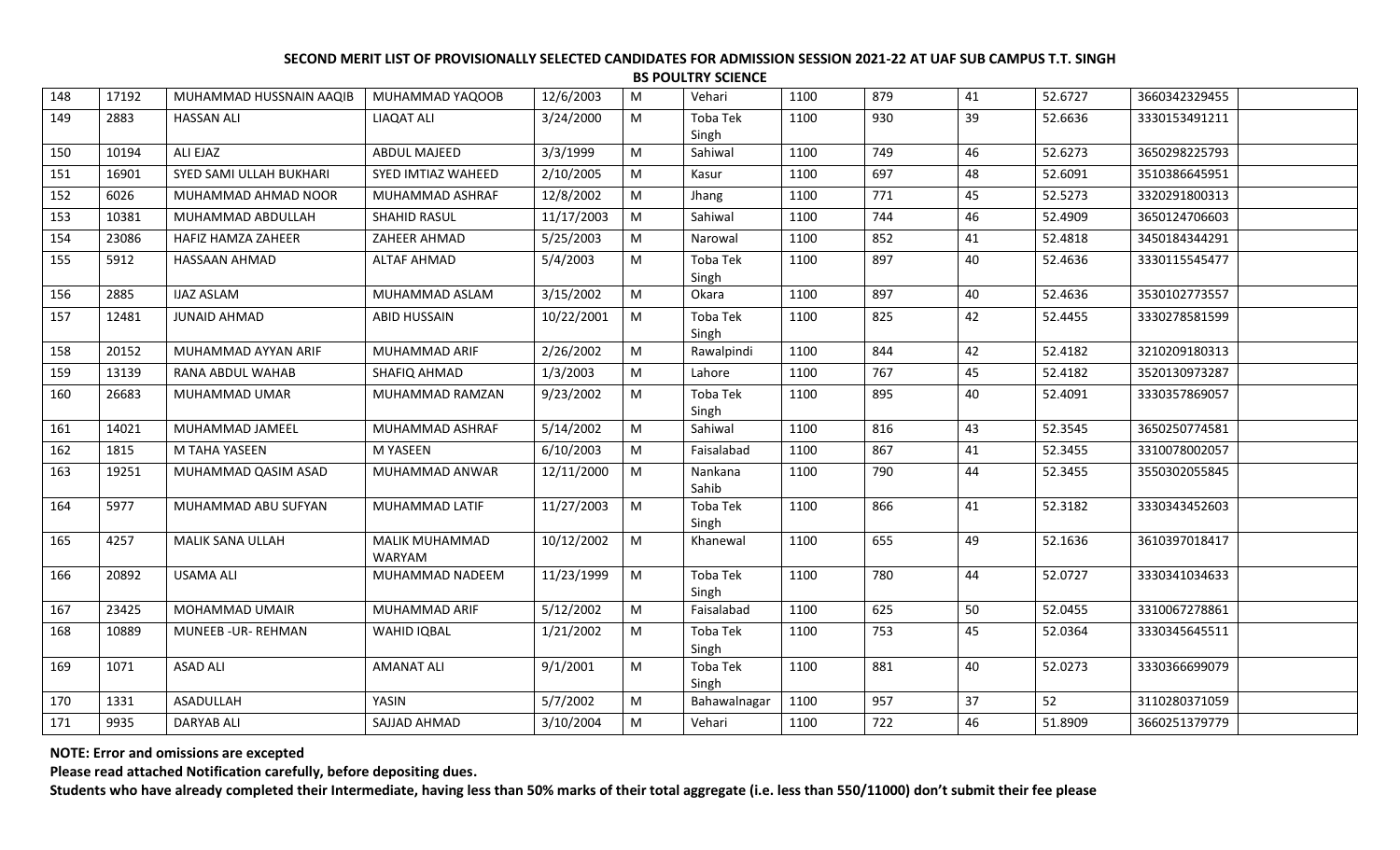| 172 | 21003 | MUHAMMAD KHUBAB                          | MUHAMMAD MURTAZA          | 11/15/2002 | M         | Sahiwal                  | 1100 | 850 | 41 | 51.8818 | 3530107957355 |                                |
|-----|-------|------------------------------------------|---------------------------|------------|-----------|--------------------------|------|-----|----|---------|---------------|--------------------------------|
| 173 | 14700 | <b>MEHRAN SHOUKAT</b>                    | <b>SHOUKAT ALI</b>        | 1/23/1997  | M         | Faisalabad               | 1100 | 593 | 51 | 51.8727 | 3310411519817 | subjected to age<br>relaxation |
| 174 | 24978 | MUHAMMAD ASIM                            | MULAZIM HUSSAIN           | 8/9/2004   | M         | Jhang                    | 1100 | 875 | 40 | 51.8636 | 3320362618205 |                                |
| 175 | 19248 | MUHAMMAD ATEEB                           | CH MUHAMMAD ABID          | 7/15/2004  | M         | Sahiwal                  | 1100 | 772 | 44 | 51.8545 | 3650260336471 |                                |
| 176 | 1196  | MUHAMMAD DAUD QASIM                      | MUHAMMAD QASIM            | 7/19/2001  | M         | Bahawalnagar             | 1100 | 848 | 41 | 51.8273 | 3110465005629 |                                |
| 177 | 9067  | MUHAMMAD TAJAMMAL<br><b>GHAFOOR</b>      | MUHAMMAD GHAFOOR<br>AHMAD | 1/26/2003  | M         | Pakpattan                | 1100 | 848 | 41 | 51.8273 | 3640233851759 |                                |
| 178 | 10727 | MUHAMMAD TAYYAB                          | SHAHBAZ ALI               | 11/25/2001 | M         | <b>Toba Tek</b><br>Singh | 1100 | 950 | 37 | 51.8091 | 3330124723083 |                                |
| 179 | 16181 | <b>AURANG ZAIB ALI</b>                   | TARIQ MEHMOOD             | 3/16/2003  | M         | Hafiz Abad               | 1100 | 846 | 41 | 51.7727 | 3430121807239 |                                |
| 180 | 25016 | NAVEED UMAR                              | MUHAMMAD NAWAZ            | 6/2/2003   | M         | Toba Tek<br>Singh        | 1100 | 948 | 37 | 51.7545 | 3330403937329 |                                |
| 181 | 5759  | <b>USMAN ALI</b>                         | MAQSOOD UL HASAN          | 6/13/2004  | M         | Faisalabad               | 1100 | 845 | 41 | 51.7455 | 3310411451567 |                                |
| 182 | 10175 | ZAIN-UL-ABIDIN                           | MUHAMMAD YOUSAF           | 11/15/2000 | M         | Sahiwal                  | 1100 | 870 | 40 | 51.7273 | 3650249150609 |                                |
| 183 | 20398 | MUHAMMAD ALEEM                           | <b>ZULFIQAR ALI</b>       | 9/1/2002   | M         | Nankana<br>Sahib         | 1100 | 715 | 46 | 51.7    | 3550105813479 |                                |
| 184 | 8773  | MUHAMMAD MUNEEB ASHFAQ                   | MUHAMMAD ASHFAQ           | 1/18/2002  | M         | Faisalabad               | 1100 | 843 | 41 | 51.6909 | 3310451758843 |                                |
| 185 | 8983  | MUHAMMAD SHAHEER                         | MUZAFFAR IQBAL            | 10/24/2003 | M         | Toba Tek<br>Singh        | 1100 | 766 | 44 | 51.6909 | 3330104462533 |                                |
| 186 | 1103  | MUHAMMAD UMAIR ASHRAF                    | MUHAMMAD ASHRAF           | 8/22/2001  | M         | Bahawalnagar             | 1100 | 813 | 42 | 51.5727 | 3110204655115 |                                |
| 187 | 702   | MUHAMMAD ZARYAB NASEER                   | MUHAMMAD ASIF BAJWA       | 6/30/2003  | M         | Sahiwal                  | 1100 | 941 | 37 | 51.5636 | 3650144028683 |                                |
| 188 | 7800  | <b>HUSSNAIN AKHTAR</b>                   | <b>LAIQUE AKHTAR</b>      | 1/7/2003   | M         | Faisalabad               | 1100 | 837 | 41 | 51.5273 | 3310550428567 |                                |
| 189 | 6741  | SAMAR ARSHAD                             | MUHAMMAD ARSHAD<br>ZAHID  | 7/16/2001  | M         | Bahawalnagar             | 1100 | 734 | 45 | 51.5182 | 3110209011377 |                                |
| 190 | 3860  | <b>QASEEM AHMAD</b>                      | MUHAMMAD ZAHID            | 3/10/2000  | M         | Faisalabad               | 1100 | 784 | 43 | 51.4818 | 3310019813479 |                                |
| 191 | 8693  | MUHAMMAD TAHA HUSSAIN<br><b>IFTIKHAR</b> | <b>IFTIKHAR HUSSAIN</b>   | 11/15/2003 | M         | Toba Tek<br>Singh        | 1100 | 784 | 43 | 51.4818 | 3330338616393 |                                |
| 192 | 20757 | <b>ANSAR ABBAS</b>                       | <b>MANSAB SHER</b>        | 5/25/2001  | M         | Jhang                    | 1100 | 912 | 38 | 51.4727 | 3320285103227 |                                |
| 193 | 17031 | <b>QASIM SAJJAD</b>                      | SAJJAD HUSSAIN            | 5/12/2003  | ${\sf M}$ | Jhang                    | 1100 | 835 | 41 | 51.4727 | 3320337676715 |                                |
| 194 | 14017 | <b>ADNAN RAZA</b>                        | MUHAMMAD ASLAM            | 4/6/1999   | M         | Toba Tek<br>Singh        | 1100 | 809 | 42 | 51.4636 | 3330366238991 |                                |
| 195 | 17592 | HUZAIFA MUSHTAQ                          | MUSHTAQ AHMED             | 8/28/2002  | M         | Kasur                    | 1100 | 860 | 40 | 51.4545 | 3510352598247 |                                |
| 196 | 15850 | MUHAMMAD ZAIN AHMAD                      | MUHAMMAD SALEEM           | 2/19/2003  | M         | Toba Tek                 | 1100 | 808 | 42 | 51.4364 | 3330175696337 |                                |

**NOTE: Error and omissions are excepted**

**Please read attached Notification carefully, before depositing dues.**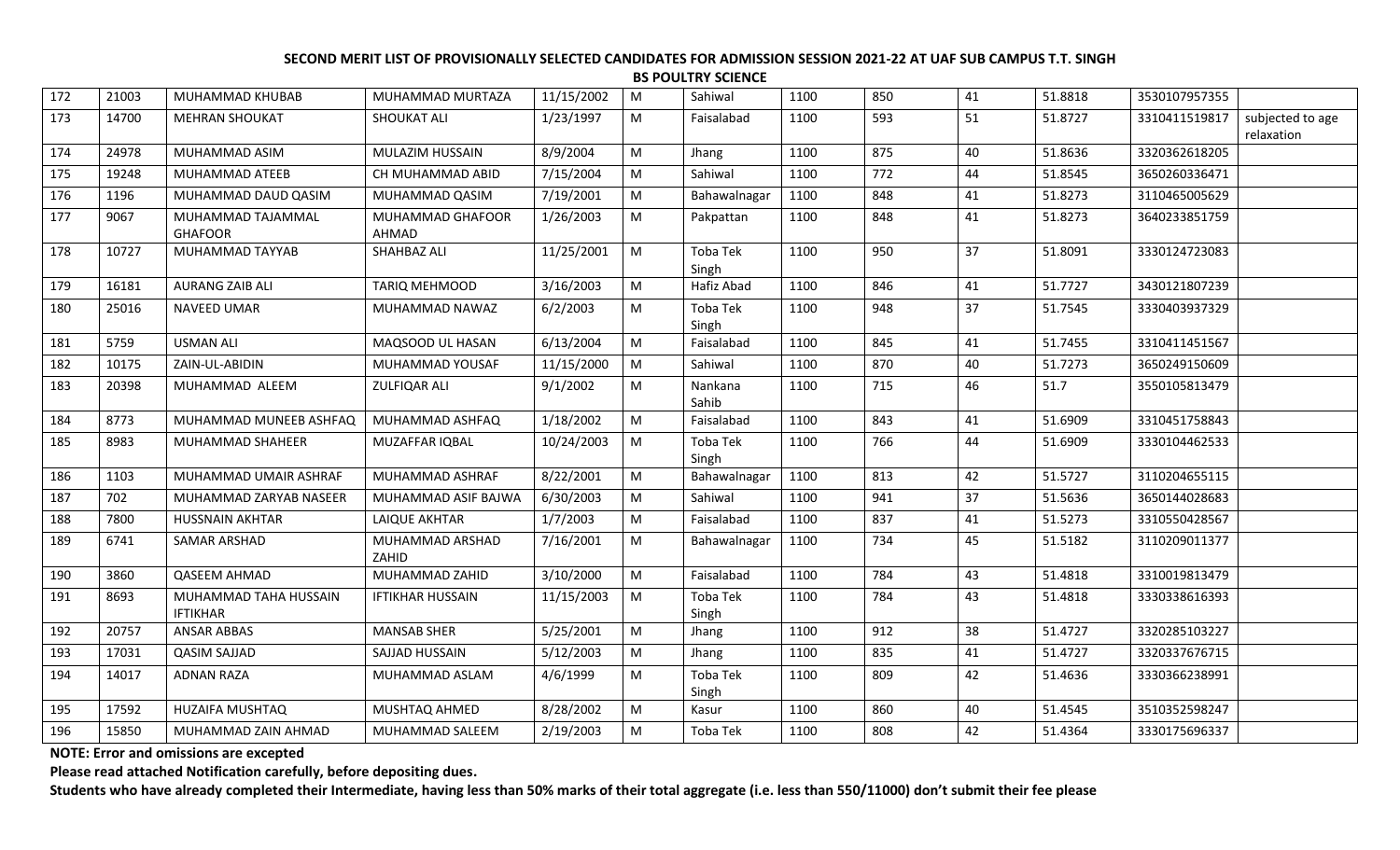|     |       |                                     |                                 |            |   | Singh             |      |     |    |         |               |
|-----|-------|-------------------------------------|---------------------------------|------------|---|-------------------|------|-----|----|---------|---------------|
| 197 | 13729 | MUHAMMAD NUMAN                      | <b>ASGHAR ALI</b>               | 5/28/2003  | M | Jhang             | 1100 | 756 | 44 | 51.4182 | 3320230011447 |
| 198 | 11819 | MUHAMMAD ATIF BILAL                 | MUHAMMAD ASIF KHAN              | 7/10/2002  | M | Toba Tek<br>Singh | 1100 | 987 | 35 | 51.4182 | 3330202261721 |
| 199 | 17511 | ABDUL RAHEEM                        | MUHAMMAD LATIF                  | 8/30/2002  | M | Toba Tek<br>Singh | 1100 | 755 | 44 | 51.3909 | 3330281953829 |
| 200 | 16417 | MUHAMMAD HASHIM KISANA              | AFZAL AHMAD KISANA              | 9/22/2003  | M | Sheikhupura       | 1100 | 856 | 40 | 51.3455 | 3540425070991 |
| 201 | 2112  | <b>TAHIR AKRAM</b>                  | MUHAMMAD AKRAM<br><b>SHAKAR</b> | 1/1/2003   | M | Okara             | 1100 | 853 | 40 | 51.2636 | 3530134260209 |
| 202 | 26831 | <b>SAMAR ABBAS</b>                  | <b>UMAR DARAZ</b>               | 4/24/2004  | M | Hafiz Abad        | 1100 | 878 | 39 | 51.2455 | 3430157030183 |
| 203 | 12000 | <b>MUHAMMAD FAIZ</b>                | <b>ABID HUSSAIN</b>             | 6/16/2003  | M | Toba Tek<br>Singh | 1100 | 775 | 43 | 51.2364 | 3330145278165 |
| 204 | 1812  | MUHAMMAD SALMAN AHSAN               | MUHAMMAD AHSAN<br><b>KHAN</b>   | 4/20/2003  | M | Faisalabad        | 1100 | 749 | 44 | 51.2273 | 3310264644425 |
| 205 | 25966 | <b>NOMAN SHAHZAD</b>                | <b>SALEEM SHAHZAD</b>           | 9/10/2003  | M | Sargodha          | 1100 | 901 | 38 | 51.1727 | 3840371754063 |
| 206 | 20238 | MUHAMMAD BURHAN RAZA                | MUHAMMAD ILYAS                  | 12/18/2002 | M | Faisalabad        | 1100 | 746 | 44 | 51.1455 | 3310250469223 |
| 207 | 21961 | MUHAMMAD ARHAM                      | MUHAMMAD IQBAL                  | 12/27/2002 | M | Faisalabad        | 1100 | 925 | 37 | 51.1273 | 3310281530781 |
| 208 | 17353 | MUSADAQ YOUSAF                      | MUHAMMAD YOUSAF                 | 11/29/2002 | M | Jhang             | 1100 | 822 | 41 | 51.1182 | 3320237052361 |
| 209 | 10699 | <b>JAVED ASGHAR</b>                 | <b>ASGHAR ALI</b>               | 3/3/2005   | M | Nankana<br>Sahib  | 1100 | 873 | 39 | 51.1091 | 3550106123869 |
| 210 | 24728 | MUHAMMAD MAMOON<br><b>SHAKOOR</b>   | MUHAMMAD SHAKOOR<br>QADIR       | 7/1/2002   | M | Faisalabad        | 1100 | 664 | 47 | 51.0091 | 3310323742997 |
| 211 | 14605 | ADEEL ASHRAF                        | MUHAMMAD ASHRAF                 | 5/22/2003  | M | Pakpattan         | 1100 | 868 | 39 | 50.9727 | 3640283385205 |
| 212 | 12168 | MUHAMMAD MUNEEB UR<br><b>REHMAN</b> | MUHAMMAD ALI                    | 9/4/2003   | M | Faisalabad        | 1100 | 865 | 39 | 50.8909 | 3310591619721 |
| 213 | 10119 | <b>AHSAN TARIQ</b>                  | MUHAMMAD TARIQ                  | 7/26/2002  | M | Faisalabad        | 1100 | 710 | 45 | 50.8636 | 3310072828897 |
| 214 | 18281 | MUHAMMAD ALI SHAKIR                 | <b>MUHAMMAD ARIF SHAKIR</b>     | 10/15/2003 | M | Sheikhupura       | 1100 | 838 | 40 | 50.8545 | 3450231970361 |
| 215 | 12282 | <b>HAIDER JAVED</b>                 | JAVED NAWAZ                     | 4/13/2003  | M | Toba Tek<br>Singh | 1100 | 732 | 44 | 50.7636 | 3330303211753 |
| 216 | 18798 | <b>ZUBAIR SADIQ</b>                 | MUHAMMAD SADIQ                  | 10/21/2002 | M | Sahiwal           | 1100 | 834 | 40 | 50.7455 | 3650163984129 |
| 217 | 14864 | <b>SUBTAIN MEERAN</b>               | MUHAMMAD ASLAM                  | 10/12/2003 | M | Toba Tek<br>Singh | 1100 | 782 | 42 | 50.7273 | 3330147450077 |
| 218 | 21004 | <b>ANAS BILAL</b>                   | MUHAMMAD ASLAM                  | 8/28/2002  | M | Faisalabad        | 1100 | 756 | 43 | 50.7182 | 3310081604599 |
| 219 | 3854  | <b>DANISH IJAZ</b>                  | <b>IJAZ ANWAR</b>               | 12/24/2002 | M | Toba Tek          | 1100 | 833 | 40 | 50.7182 | 3330181360407 |
|     |       |                                     |                                 |            |   |                   |      |     |    |         |               |

**NOTE: Error and omissions are excepted**

**Please read attached Notification carefully, before depositing dues.**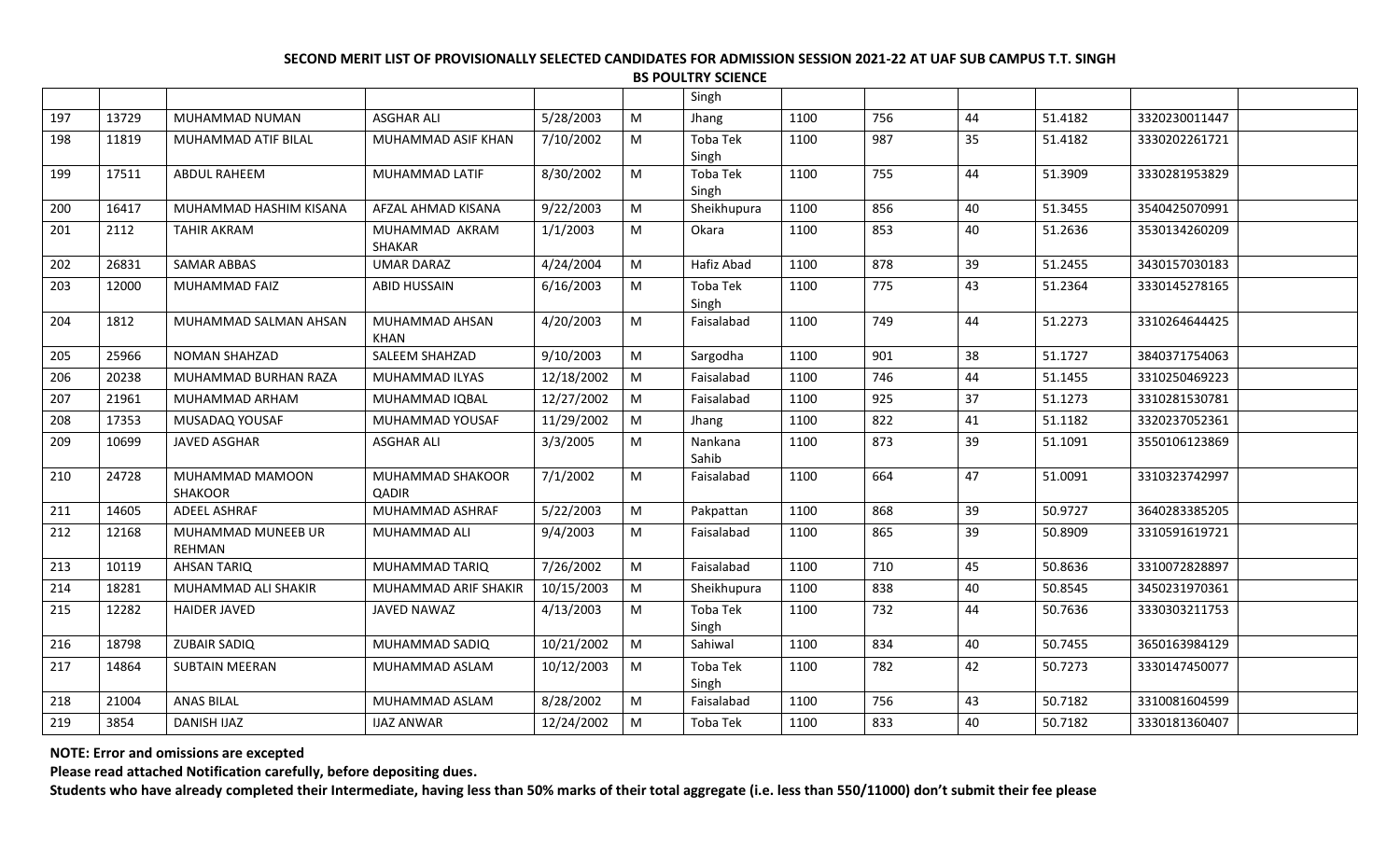|     |       |                                    |                                 |            |   | Singh             |      |      |    |         |               |  |
|-----|-------|------------------------------------|---------------------------------|------------|---|-------------------|------|------|----|---------|---------------|--|
| 220 | 16655 | MUHAMMAD UMAR                      | <b>MUNIR AHMAD</b>              | 3/2/2003   | M | Sheikhupura       | 1100 | 910  | 37 | 50.7182 | 3540120772653 |  |
| 221 | 4266  | SHAFQAT ABBAS SHAH                 | <b>GHULAM ABBAS</b>             | 4/10/2001  | M | Multan            | 1100 | 756  | 43 | 50.7182 | 3610335300877 |  |
| 222 | 25302 | MUHAMMAD MUAZ ALI HAIDER           | <b>ALLAH DITTA</b>              | 7/28/2004  | M | Toba Tek<br>Singh | 1100 | 730  | 44 | 50.7091 | 3330201845361 |  |
| 223 | 25119 | <b>AHMAD ALI</b>                   | SHAFIQ AHMAD                    | 12/14/2002 | M | Rahim Yar<br>Khan | 1100 | 1010 | 33 | 50.6455 | 3130302335071 |  |
| 224 | 15618 | <b>ABDUL HAKEEM</b>                | <b>GAMAN KHAN</b>               | 3/6/2002   | M | Rahim Yar<br>Khan | 1100 | 984  | 34 | 50.6364 | 3130485325409 |  |
| 225 | 10442 | MUHAMMAD AWISH SHAHEEN             | <b>SHAHEEN KHAN</b><br>TABASSAM | 11/26/2004 | M | Nankana<br>Sahib  | 1100 | 701  | 45 | 50.6182 | 3310678506355 |  |
| 226 | 4223  | MUHAMMAD USMAN HAIDER              | FAQEER MUHAMMAD                 | 11/13/2000 | M | Faisalabad        | 1100 | 828  | 40 | 50.5818 | 3330285221733 |  |
| 227 | 6006  | SOHAIB AHMAD                       | MUHAMMAD SALEEM                 | 6/14/2003  | M | Faisalabad        | 1100 | 776  | 42 | 50.5636 | 3310269439397 |  |
| 228 | 6117  | MAZHAR HUSSAIN                     | MUHAMMAD HUSSAIN                | 5/12/2004  | M | Multan            | 1100 | 853  | 39 | 50.5636 | 3610257226901 |  |
| 229 | 12844 | MUBARIK ALI                        | <b>NAZIR AHMAD</b>              | 5/12/1998  | M | Sahiwal           | 1100 | 853  | 39 | 50.5636 | 3650101134281 |  |
| 230 | 20580 | MUHAMMAD SAAD                      | MUHAMMAD KASHIF                 | 3/20/2002  | M | Lahore            | 1100 | 801  | 41 | 50.5455 | 3540186943487 |  |
| 231 | 19184 | MUHAMMAD ZEESHAN<br><b>SHOUKAT</b> | <b>SHOUKAT ALI</b>              | 4/4/2004   | M | Faisalabad        | 1100 | 698  | 45 | 50.5364 | 3310451943091 |  |
| 232 | 16535 | MUHAMMAD AHMAD                     | <b>ALLAH DITTA</b>              | 7/4/2004   | M | Nankana<br>Sahib  | 1100 | 800  | 41 | 50.5182 | 3550105437379 |  |

## **Open Merit Female**

| Sr. No. | App.  | <b>Candidate Name</b>      | <b>Candidate Father Name</b> | <b>DOB</b> | Gender | <b>District</b> | M.           | M. Obt. | <b>Test</b>  | Aggregate | <b>CNIC No</b> | <b>Remarks</b> |
|---------|-------|----------------------------|------------------------------|------------|--------|-----------------|--------------|---------|--------------|-----------|----------------|----------------|
|         | No.   |                            |                              |            |        |                 | <b>Total</b> |         | <b>Marks</b> | Per       |                |                |
|         | 21730 | ADEELA NAIZ                | NAIZ AHMED                   | 8/15/2003  |        | Bahawalnagar    | 1100         | 978     | 42           | 56.0727   | 3110257281214  |                |
|         | 17265 | RIMSHA MAJEED              | ABDUL MAJEED                 | 5/21/2002  |        | Bahawalnagar    | 1100         | 1020    | -60          | 69.8182   | 3110273713154  |                |
|         | 17518 | MARYAM AFZAL               | MUHAMMAD AFZAL               | 2/20/2004  |        | Bahawalnagar    | 1100         | 1046    | 59           | 69.8273   | 3110336430296  |                |
|         | 23212 | <b>MAHWISH</b><br>MUKHTIAR | <b>MUKHTIAR AHMED</b>        | 8/14/2003  |        | Bahawlpur       | 1100         | 1035    | 62           | 71.6273   | 3120333031048  |                |
|         | 23917 | ZUNAIRA MAJEED             | ABDUL MAJEED                 | 6/15/2002  |        | Bahawlpur       | 1100         | 982     | 34           | 50.5818   | 3120347972624  |                |
| 6       | 21567 | ABIHA ALI                  | RASHID ALI                   | 3/28/2005  |        | Faisalabad      | 1100         | 1031    | 68           | 75.7182   | 3310093415892  |                |

**NOTE: Error and omissions are excepted**

**Please read attached Notification carefully, before depositing dues.**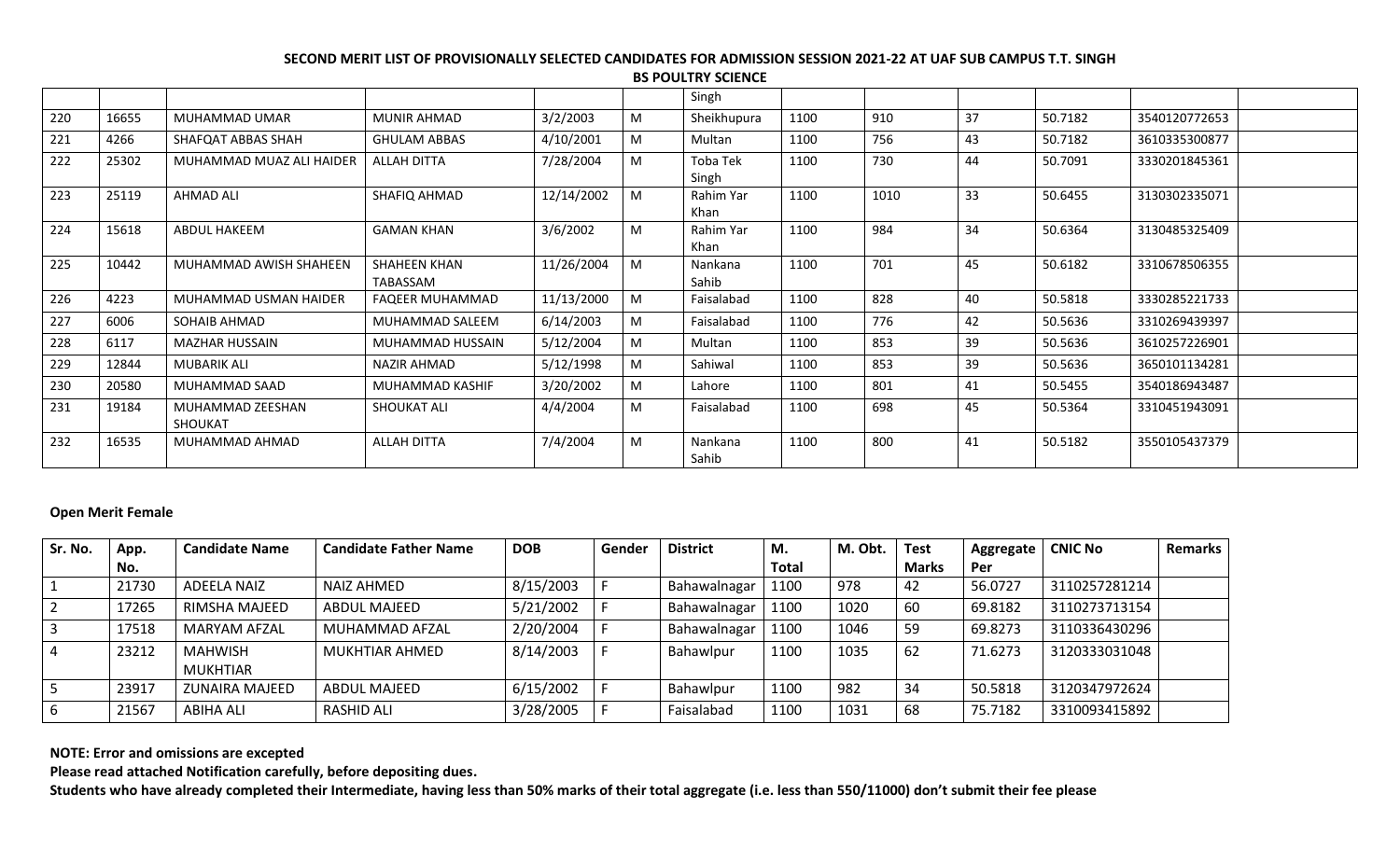| $\overline{7}$ | 17014 | <b>MUBROOKA</b>                  | ARSHAD                   | 2/2/2001         | F. | Faisalabad               | 1100 | 815  | 40 | 50.2273 | 3310127701560 |  |
|----------------|-------|----------------------------------|--------------------------|------------------|----|--------------------------|------|------|----|---------|---------------|--|
| 8              | 25444 | <b>ARHAM ZULFIQAR</b>            | <b>ZULFIQAR ALI</b>      | 2/14/2003        | F. | Faisalabad               | 1100 | 876  | 38 | 50.4909 | 3310228405420 |  |
| 9              | 14278 | MINAHIL SOHAIL                   | SOHAIL MAQBOOL           | 7/3/2002         | F  | Nankana<br>Sahib         | 1100 | 902  | 38 | 51.2    | 3310498145308 |  |
| 10             | 6777  | <b>FAIZA NISAR</b>               | <b>NISAR ALI</b>         | 3/19/2003        | F. | Faisalabad               | 1100 | 1047 | 74 | 80.3545 | 3310532547554 |  |
| 11             | 23632 | <b>FIZA IQBAL</b>                | <b>ZULFIQAR ALI</b>      | 2/10/2003        | F  | Faisalabad               | 1100 | 906  | 39 | 52.0091 | 3310544673664 |  |
| 12             | 14044 | FATIMA AMJAD                     | <b>AMJAD ALI</b>         | 1/2/2003         | F. | Sheikhupura              | 1100 | 1005 | 43 | 57.5091 | 3310566084314 |  |
| 13             | 20964 | EZZA ZIA UL HAQ                  | ZIA UL HAQ               | 5/30/2003        | F. | Faisalabad               | 1100 | 799  | 43 | 51.8909 | 3310589963256 |  |
| 14             | 25665 | ATIQA ASHRAF                     | MUHAMMAD ASHRAF          | 10/22/2003       | F  | Toba Tek<br>Singh        | 1100 | 829  | 42 | 52.0091 | 3330150874936 |  |
| 15             | 4021  | <b>FAIZA ZAFAR</b>               | ZAFAR IQBAL              | 4/27/2002        | F. | <b>Toba Tek</b><br>Singh | 1100 | 842  | 41 | 51.6636 | 3330178527752 |  |
| 16             | 16617 | SAROSH AMNA                      | MUHAMMAD ALI             | 4/11/2002        | F. | Toba Tek<br>Singh        | 1100 | 773  | 43 | 51.1818 | 3330186558290 |  |
| 17             | 6081  | SALEHA HAMEED                    | <b>ABDUL HAMEED</b>      | 9/3/2002         | F. | Faisalabad               | 1100 | 923  | 38 | 51.7727 | 3330260228302 |  |
| 18             | 5371  | RIMSHA AZAM                      | MUHAMMAD AZAM            | 9/21/2002        | F. | Toba Tek<br>Singh        | 1100 | 766  | 42 | 50.2909 | 3330304661264 |  |
| 19             | 7103  | AYESHA ZAHEER                    | ZAHEER RAZZAQ            | $10/19/2002$   F |    | <b>Toba Tek</b><br>Singh | 1100 | 712  | 45 | 50.9182 | 3330330248952 |  |
| 20             | 1145  | AYESHA SALEEM                    | MUHAMMAD SALEEM          | 8/9/2001         | F. | Toba Tek<br>Singh        | 1100 | 745  | 44 | 51.1182 | 3330371251738 |  |
| 21             | 15421 | <b>URWAH TUL</b><br><b>WUSQA</b> | WAQAR AHMAD              | 3/26/2004        | F. | <b>Toba Tek</b><br>Singh | 1100 | 843  | 43 | 53.0909 | 3330389744612 |  |
| 22             | 5669  | AYESHA SAEED                     | AZHAR SAEED AKHTAR       | 7/10/2002        | F. | <b>Toba Tek</b><br>Singh | 1100 | 849  | 41 | 51.8545 | 3330396482402 |  |
| 23             | 2177  | <b>HAFSA NOOR</b>                | SAFDAR HUSSAIN           | 10/8/2004        | F. | Faisalabad               | 1100 | 995  | 38 | 53.7364 | 3340107552444 |  |
| 24             | 10054 | <b>MAHNOOR</b>                   | <b>FAROOQ HASAN</b>      | 3/28/2001        | F. | Gujranwala               | 1100 | 968  | 68 | 74      | 3410155298802 |  |
| 25             | 20622 | <b>AMNA</b>                      | <b>NASIM ANJUM KHAN</b>  | 11/16/2002       | F  | Lahore                   | 1100 | 922  | 38 | 51.7455 | 3520190841146 |  |
| 26             | 20206 | ZEENAT FATIMA                    | <b>SANA ULLAH</b>        | 1/21/2004        | F  | Sheikhupura              | 1100 | 924  | 48 | 58.8    | 3540438809764 |  |
| 27             | 19730 | <b>NOOR FATIMA</b>               | MUHAMMAD RAMZAN<br>ZAHID | $12/17/2001$ F   |    | Nankana<br>Sahib         | 1100 | 858  | 53 | 60.5    | 3550104139574 |  |
| 28             | 2460  | ZOHA NADEEM                      | <b>NADEEM ASIF</b>       | 12/15/2003       | F  | Nankana<br>Sahib         | 1100 | 692  | 47 | 51.7727 | 3550301715176 |  |

**NOTE: Error and omissions are excepted**

**Please read attached Notification carefully, before depositing dues.**